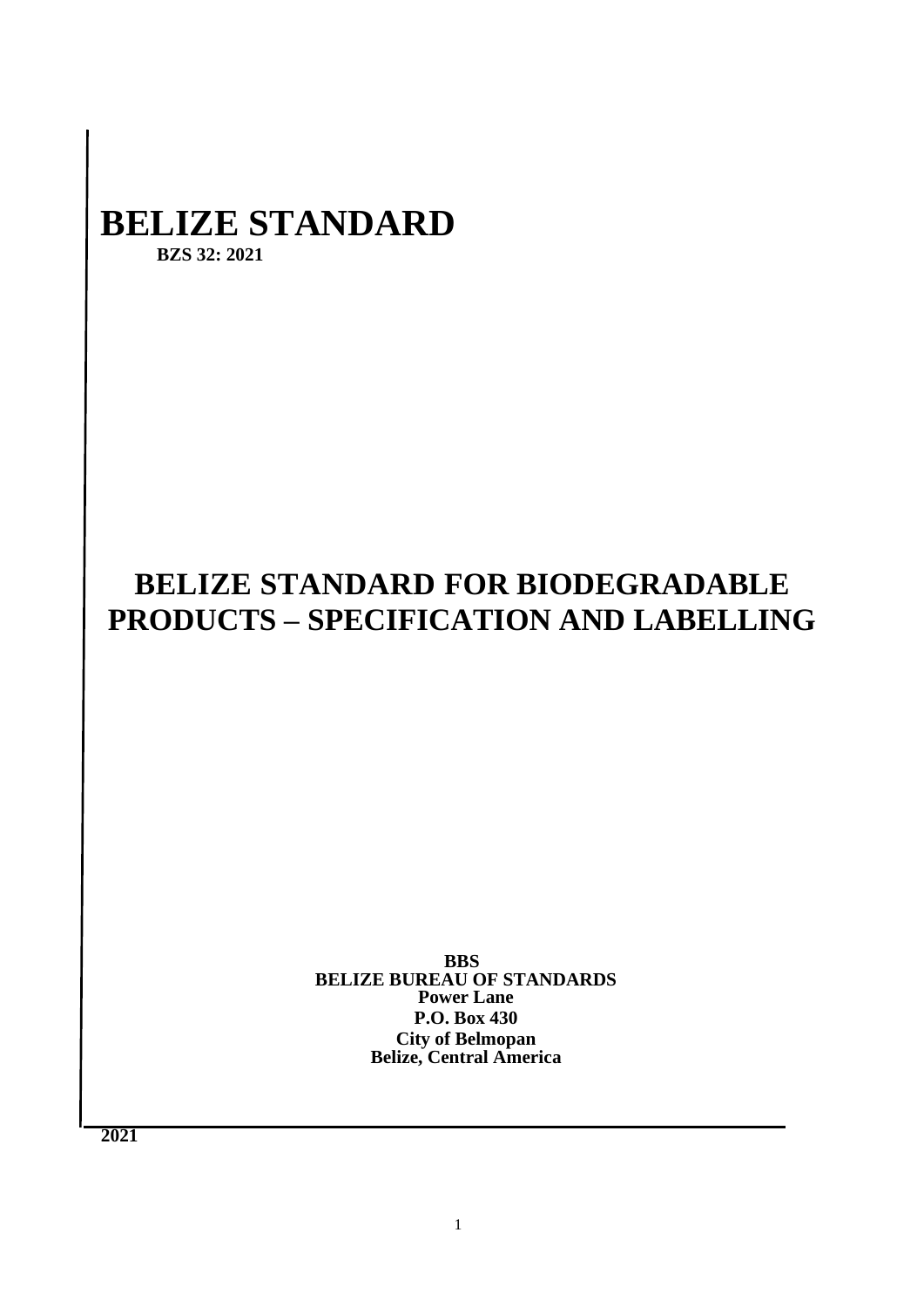*(this page was intentionally left blank)*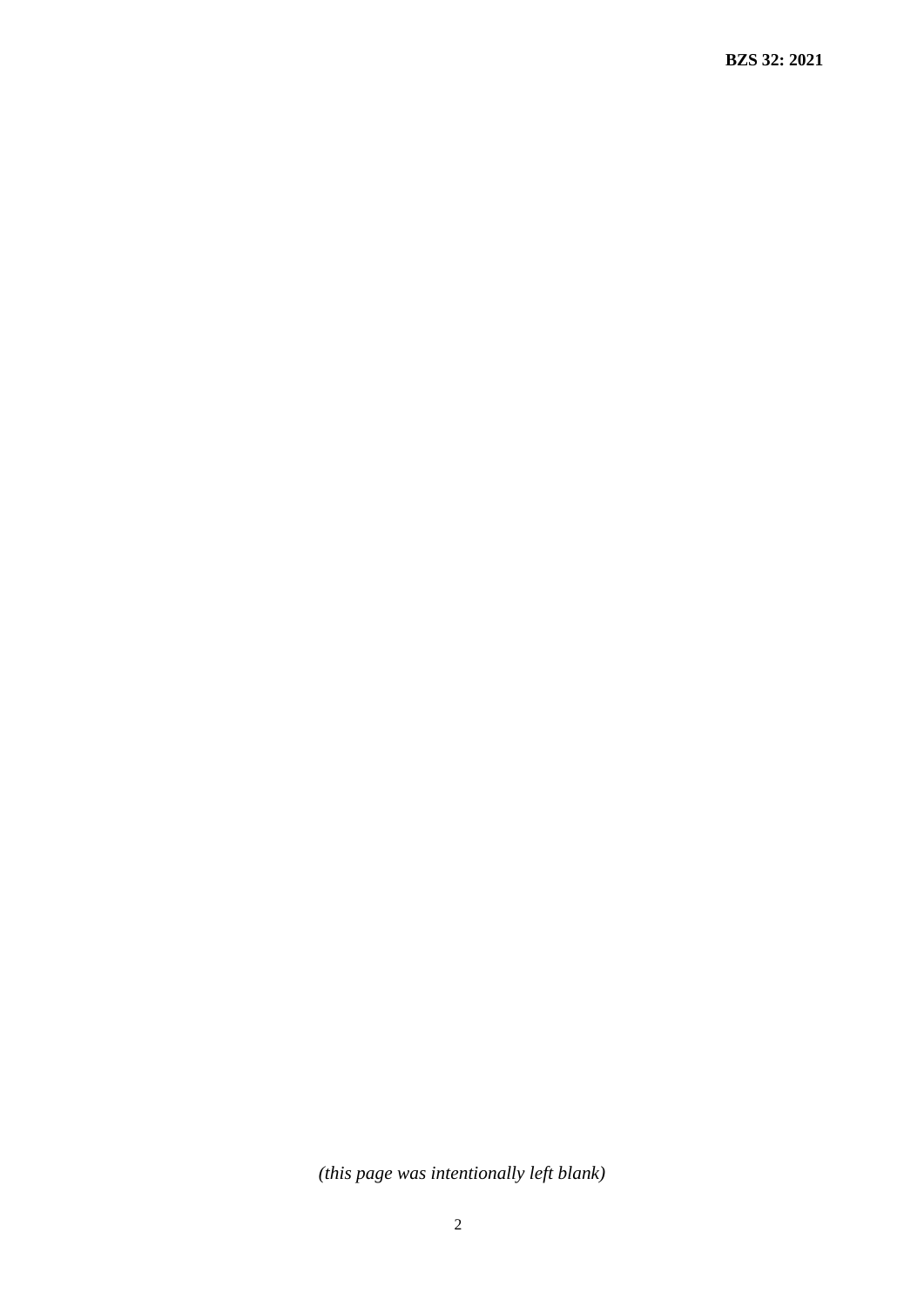## **IMPORTANT NOTICE**

Belize Standards are subject to periodic review and revisions will be published from time to time. If you

wish to be notified of the next revision complete and return this label to:

#### **BELIZE BUREAU OF STANDARDS**

Power Lane P.O. Box 430 CITY OF BELMOPAN, BELIZE C.A.

DETACH HERE

#### THIS IS YOUR MAILING LABEL. PLEASE PRINT CLEARLY IN INK OR TYPE FULL ADDRESS

**BZE STANDARD**

Organization

Individual:

Title or Department:

Address: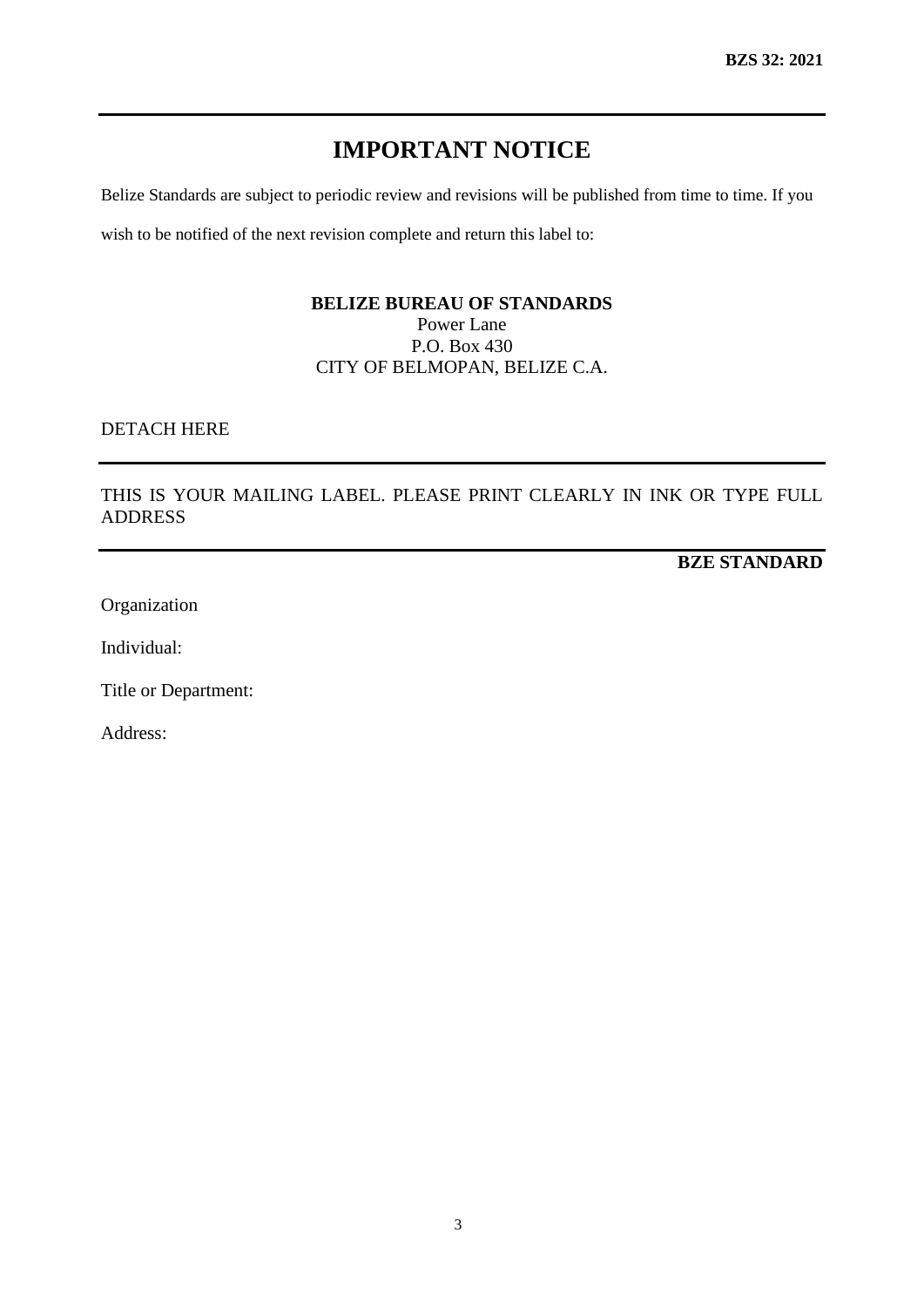#### **DRAFT BELIZE STANDARD BIODEGRADABLE PRODUCTS – SPECIFICATION AND LABELLING**

#### **Committee Representation**

The preparation of this standard for the Standards Advisory Council established under the Standards Act 1992 was carried out under the supervision of the Belize Bureau of Standards' Biodegradable Products Technical Committee, which at the time comprised the following members:

#### **TECHNICAL COMMITTEE**

#### **CHAIR REPRESENTING**

Mr. David Heredia Plastic Packaging Supplies Co.

Ms. Lumen Cayetano Belize Solid Waste Management Authority Mr. Darcy Correa Ministry of Tourism & Civil Aviation Mr. John Bodden Ministry of Health Ms. Colette Cuello Belize Agriculture Health Authority Mr. Benjamin Lo<br>Natureplast Belize Company Ltd Ms. Maxine Monsanto Department of the Environment Ms. Ana Castellanos Castellanos Imports Mr. Luis Garcia Eco Friendly Solutions Ltd. Mr. Jose Lopez Diversa Trading Ltd. Dr. Apolonio Aguilar University of Belize Mr. John Gillett Santiago Castillo Limited Mr. Dhiraj Nandwani Tu'Kan Manufacturers Ltd. Mr. Ryan Rivera **Oceana Belize** Mr. Lloyd Orellano (Technical Secretary) Belize Bureau of Standards Mr. Salim Hoy (Technical Secretary) Belize Bureau of Standards

#### **MEMBERS REPRESENTING**

Ms. Carmen King Gold Star Industries Plastic Manufacturer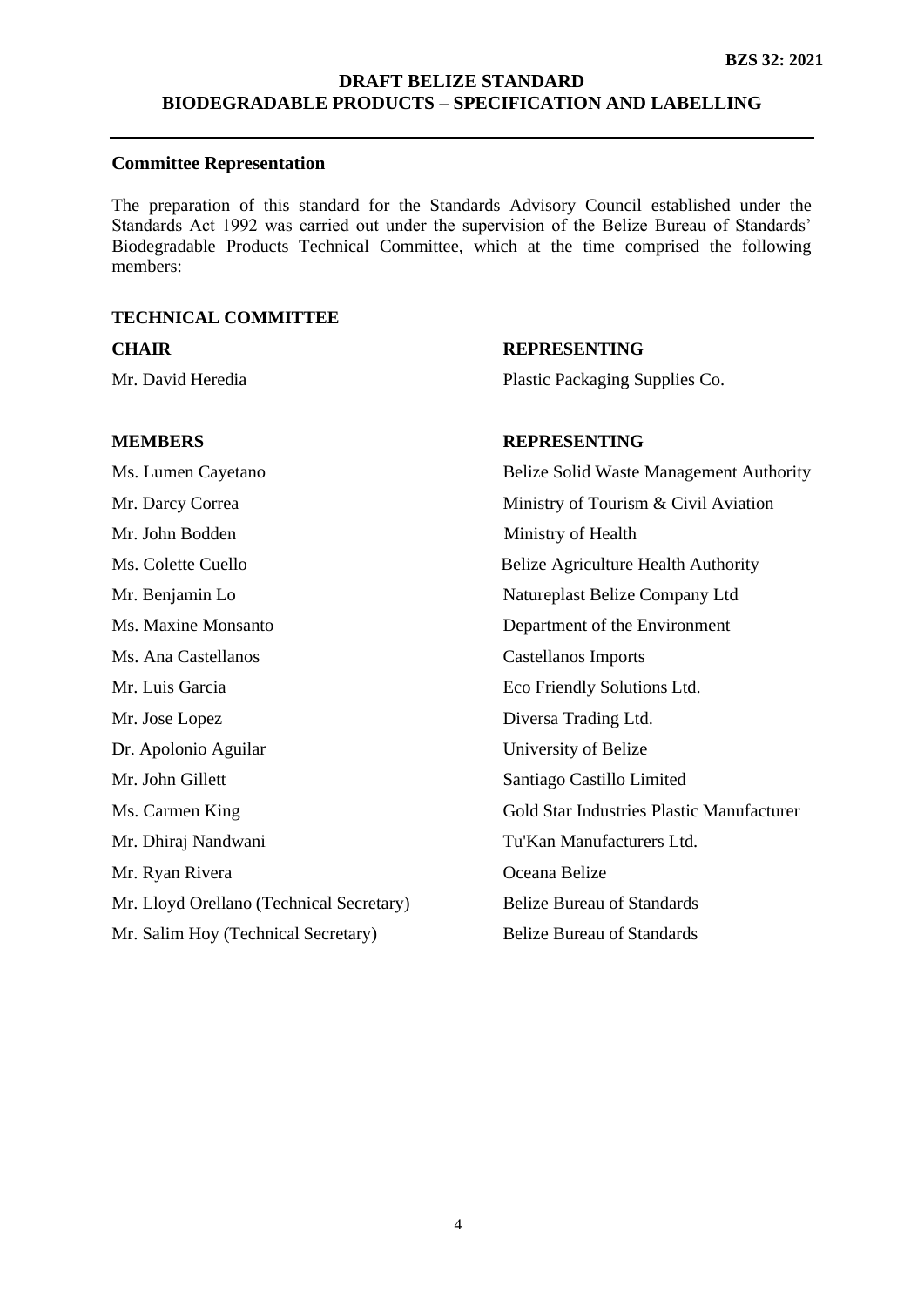## **Table of Contents**

| 0              |     |              |  |  |
|----------------|-----|--------------|--|--|
| 1              |     | <b>SCOPE</b> |  |  |
| $\overline{2}$ |     |              |  |  |
| 3              |     |              |  |  |
| $\overline{4}$ |     |              |  |  |
|                | 4.1 |              |  |  |
|                | 4.2 |              |  |  |
| 5              |     |              |  |  |
|                | 5.1 |              |  |  |
|                | 5.2 |              |  |  |
|                | 5.3 |              |  |  |
|                | 5.4 |              |  |  |
| 6              |     |              |  |  |
|                | 6.1 |              |  |  |
|                | 6.2 |              |  |  |
| 7              |     |              |  |  |
|                | 7.1 |              |  |  |
|                | 7.2 |              |  |  |
|                | 7.3 |              |  |  |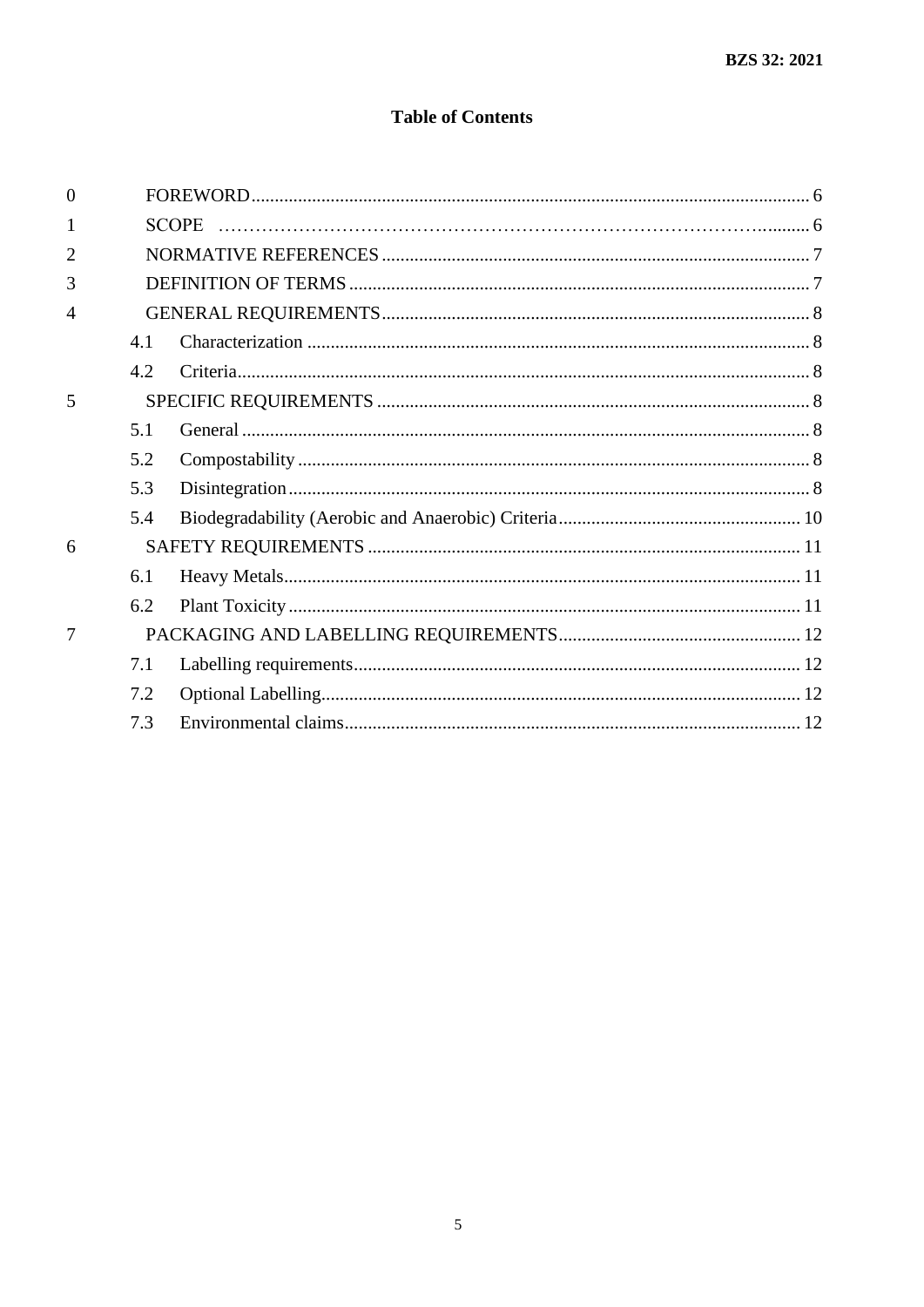#### **BELIZE STANDARD BIODEGRADABLE PRODUCTS – SPECIFICATION AND LABELLING**

#### <span id="page-5-0"></span>**0 FOREWORD**

- **0.1** The phase-out of single-use disposable plastic bags, single use disposable "styrofoam" and "plastic" food containers and utensils in Belize was approved by Cabinet on 20 March 2018 which required the amendment to the Pollution Regulation.
- **0.2** The amendment to the Pollution Regulation is aimed at reducing and preventing pollution to the Belizean environment from plastics and styrofoam through the regulation of importation, production, manufacturing, use and sale of single-use plastics. Pollution from plastics impacts the marine and terrestrial environment and has become a major problem in Belize.
- **0.3** This standard was developed to address specification and labelling of biodegradable products imported, distributed, manufactured or sold in Belize.
- **0.4** This standard is intended to be established as a mandatory standard to support the enforcement of the Regulation primarily through recognized independent third-party certification.
- **0.5** Improvement in awareness and education on the proper use and waste management of all plastics including biodegradable plastics should be supported and promoted.
- **0.6** In preparing this draft, assistance was received from the following documents:
	- a) EN 13432: 2000 Requirements for packaging recoverable through composting and biodegradation – test scheme and evaluation criteria for the final acceptance of packaging.
	- b) ASTM D6868-19 Standard Specification for Labeling of End Items that Incorporate Plastics and Polymers as Coatings or Additives with Paper and Other Substrates Designed to be Aerobically Composted in Municipal or Industrial Facilities

### <span id="page-5-1"></span>**1 SCOPE**

**1.1** This standard specifies minimum requirements, test methods and labelling of commercially biodegradable, commercially compostable, anaerobically biodegradable or environmentally biodegradable (soil, water, landfill, etc.) plastics manufactured in or imported into Belize.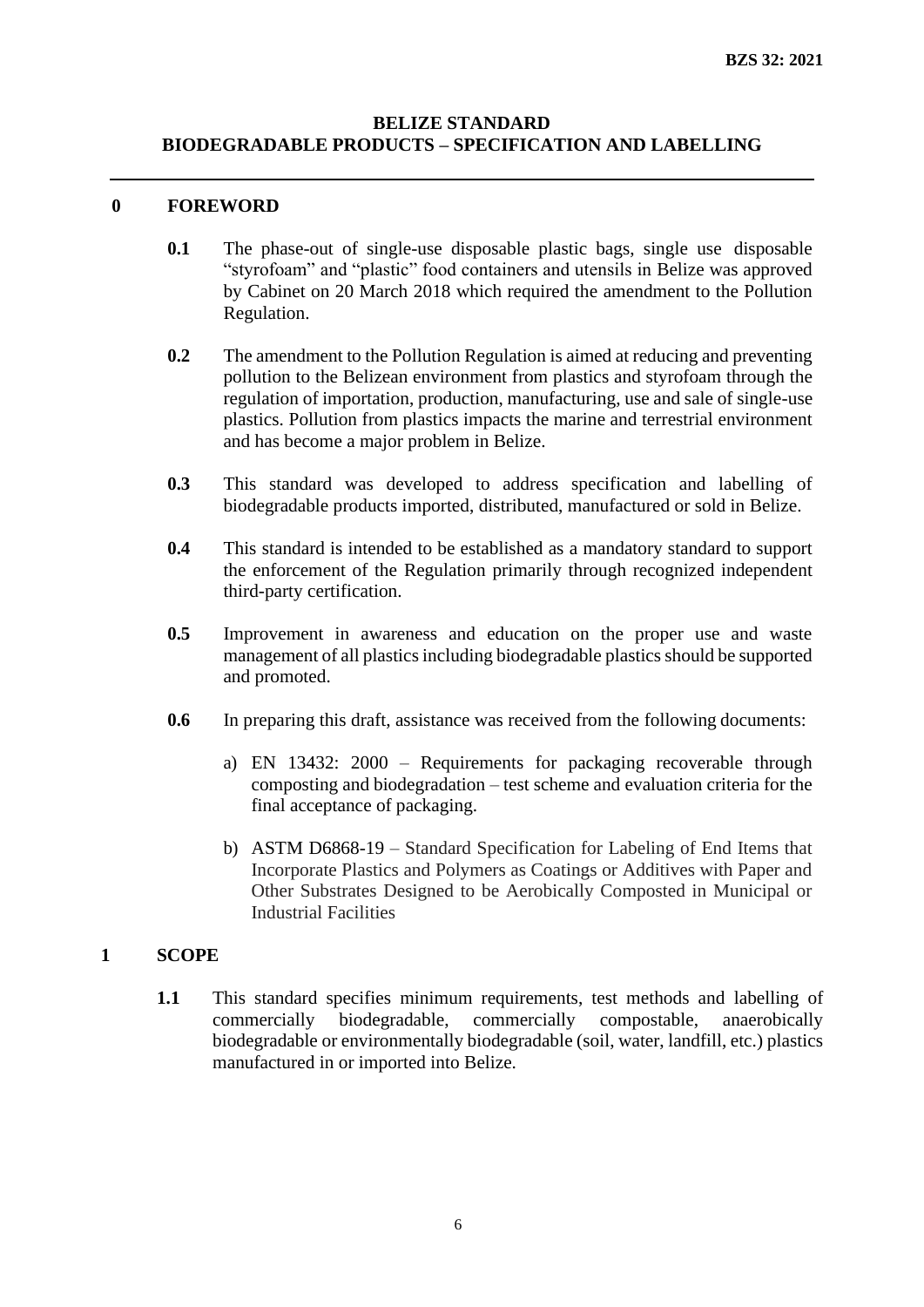- **1.2** This standard applies to products specified in the regulation, single use commercially biodegradable, commercially compostable, or environmentally biodegradable plastic products namely:
	- c) bags referred to as carrier bags, "plastic shopping bags"; and
	- d) food containers and utensils such as bowls, clamshells, cups, forks, knives, lids, plates, soup cups, spoons, straws, trays, etc.

#### <span id="page-6-0"></span>**2 NORMATIVE REFERENCES**

The following referenced documents are indispensable for the application of this document. For dated references, only the edition cited applies. For undated references, the latest edition of the referenced document (including any amendments) applies.

- a) BZS 1: Part 2 Belize Standard Specification for Labelling Part 2: Labelling of Prepackaged Goods
- b) ISO 16929:2013 Plastics Determination of the degree of disintegration of plastic materials under defined composting conditions in a pilot-scale test
- c) ISO 20200:2015 Plastics Determination of the degree of disintegration of plastic materials under simulated composting conditions in a laboratory-scale test
- d) ISO 14855-1:2005 Determination of the ultimate aerobic biodegradability of plastic materials under controlled composting conditions - Method by analysis of evolved carbon dioxide - Part 1: General method.
- e) ISO 14855-2 Determination of the ultimate aerobic biodegradability of plastic materials under controlled composting conditions - Method by analysis of evolved carbon dioxide - Part 2: Gravimetric measurement of carbon dioxide evolved in a laboratory-scale test.
- f) ASTM D5338 Standard Test Method for Determining Aerobic Biodegradation of Plastic Materials under Controlled Composting Conditions
- g) ASTM D5988-18 Standard Test Method for Determining Aerobic Biodegradation of Plastic Materials in Soil
- h) ASTM D6400-19 Standard Specification for Labelling of Plastics Designed to be Aerobically Composted in Municipal or Industrial Facilities.
- i) EN 14995 Plastics Evaluation of compostability test scheme and specifications.

#### <span id="page-6-1"></span>**3 DEFINITION OF TERMS**

For the purpose of this standard, the definitions of Belize Standard BZS 36: 2020 - Definitions of Terms Used in the Biodegradable Products Industry shall apply.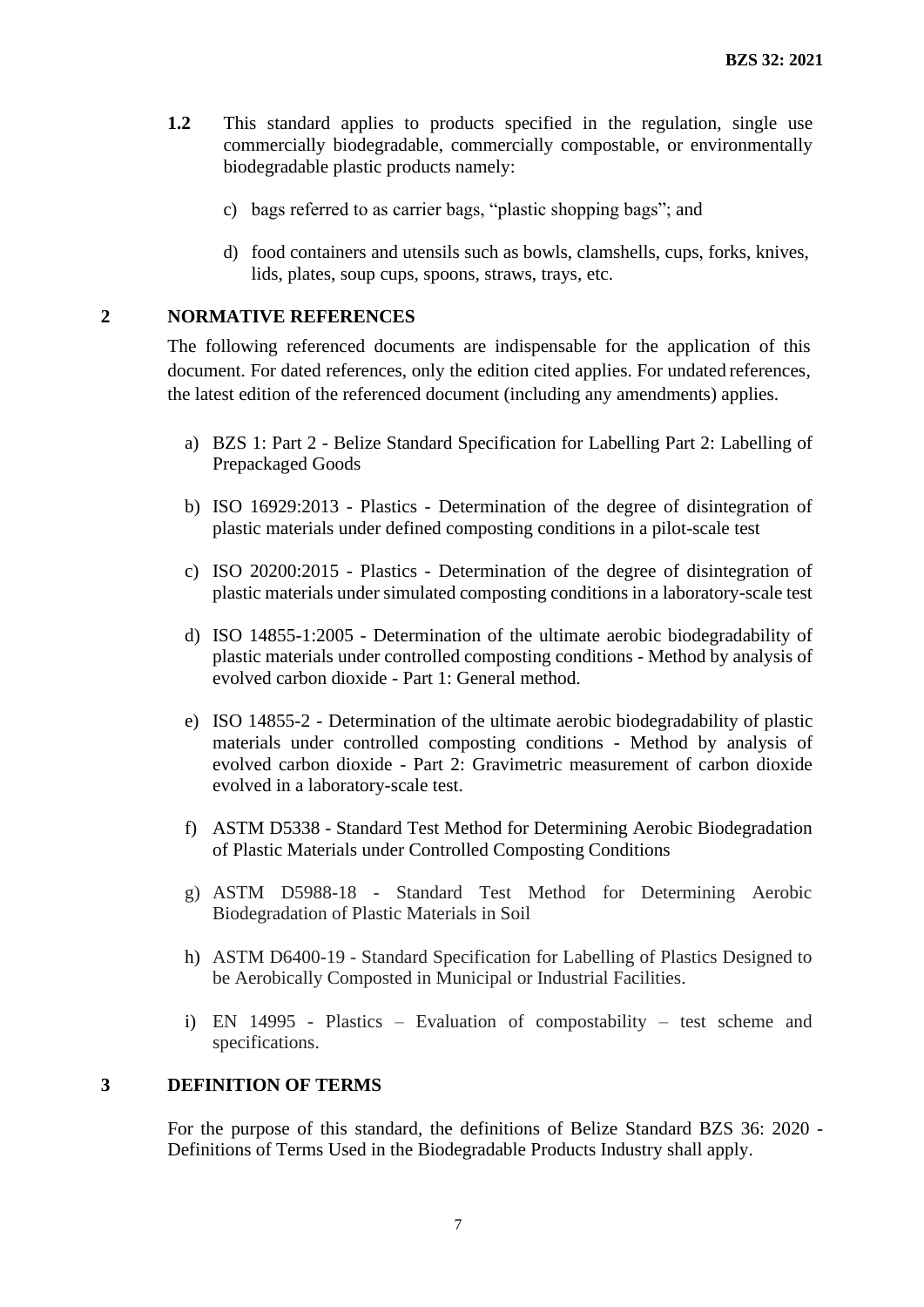#### <span id="page-7-1"></span><span id="page-7-0"></span>**4.1 Characterization**

Characterization is the determination of the constituents of plastics. This is important because some constituents can be harmful to the environment.

#### <span id="page-7-2"></span>**4.2 Criteria**

Each plastic under investigation shall be identified and characterized prior to testing as follows:

- e) The information about the identification of each component of the plastic (e.g. thickness) shall be determined and recorded.
- f) The biobased carbon content and total dry solids of the plastic shall be determined and recorded.
- g) The thickness of the plastic product shall be determined and recorded.
- h) The colour constituents of the plastic product shall be determined and recorded.
- i) FTIR or another spectroscopic scan.
	- **NOTE:** Colourants can affect the outcomes of test and in particular ecotoxicity.

#### <span id="page-7-4"></span><span id="page-7-3"></span>**5 SPECIFIC REQUIREMENTS**

#### **5.1 General**

a) Biodegradability shall be determined for constituents of the plastic including dyes, inks and colours in accordance with ASTM D6400, D6868 and EN 13432.

#### <span id="page-7-5"></span>**5.2 Compostability**

In order to compost satisfactorily, a plastic product or material shall demonstrate each of the characteristics below:

a) Disintegration During Composting - a plastic product or material will disintegrate during composting such that any remaining plastic residuals are not readily distinguishable from the other organic materials in the finished product. Additionally, the material or product must not be found in significant quantities during screening prior to final distribution of the compost.

#### <span id="page-7-6"></span>**5.3 Disintegration**

a) When testing finished articles and products, testing shall be conducted starting with the articles and products in the same form as they areintended to be used. For products and materials that are made in several different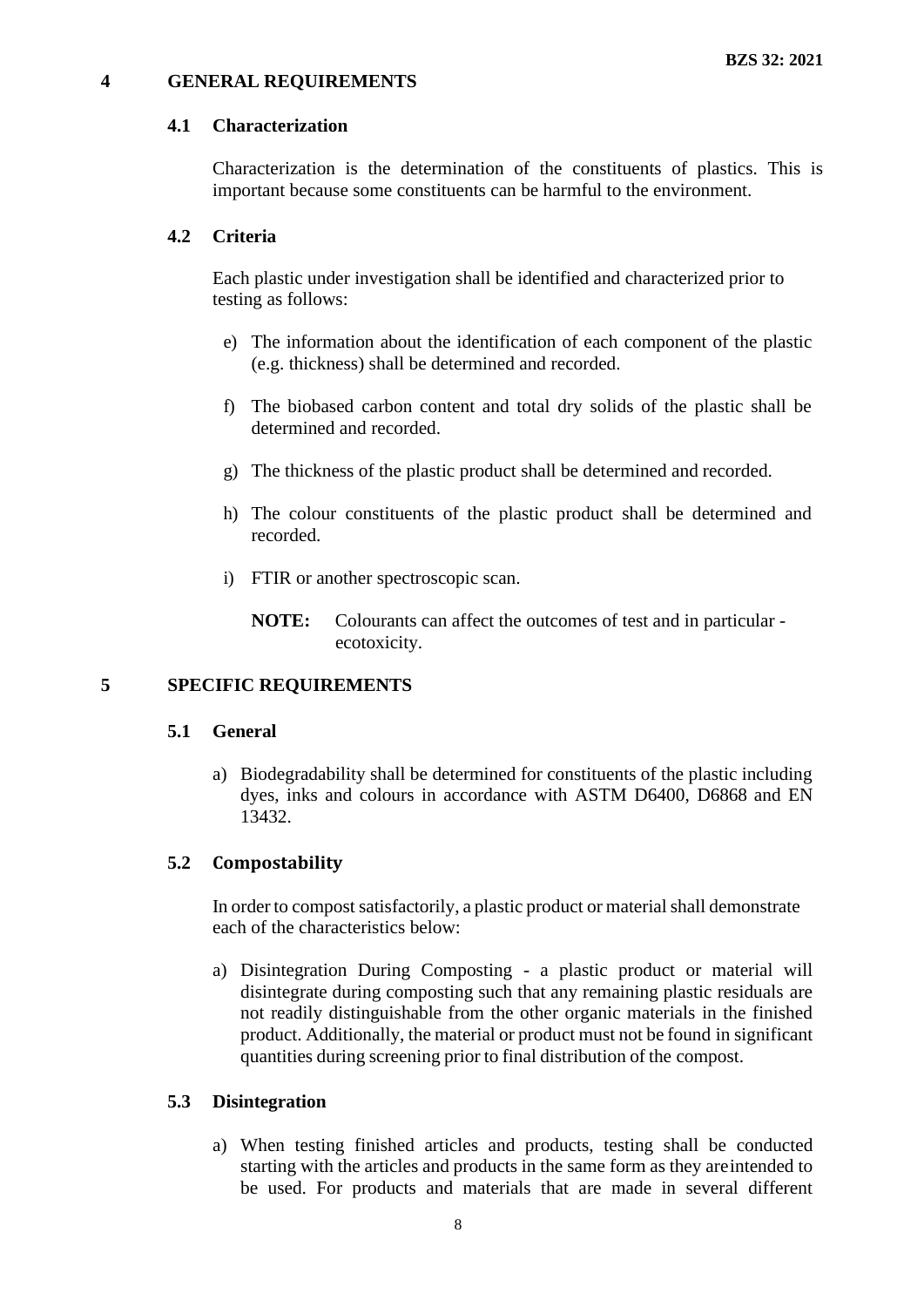thicknesses or densities, such as films, containers and foams, only the thickest or most dense products and materials need to be tested providing the chemical composition and structure remains otherwise the same.

- b) It shall be demonstrated that a disintegration of the test material to  $>=$  90% is achieved within the specified treatment time of 180 days.
- c) When tests on ecotoxicity are performed it is important to use compost from disintegration tests that have been run with and without the test material to compare the test results directly and to find out any relative ecotoxic effects.
- d) Special attention should be given to the visual aspects of compost.
	- **NOTE 1:** The compost generated from the disintegration test may be used for assessment of compost quality.
	- **NOTE 2:** If the compost quality of the product has already been assessed under AS 4736, the result from AS 4736 can be used to meet ecotoxicity criteria.
	- **NOTE 3:** Two evaluative methods are available for assessment of disintegration. If a product is to be tested only for disintegration, either ISO 20200 or a slide frame test may be used. If a product is to be tested for disintegration and ecotoxicity in one test series, it is necessary to use the method as outlined in ISO 20200.
- e) Biodegradation A level of biodegradation for the plastic products shall be established by tests under controlled conditions.
- f) No Adverse Impacts on Ability of Compost to Support Plant Growth the tested materials shall not adversely impact on the ability of composts to support plant growth, when compared to composts derived from biowaste without any addition of tested products or reference materials. Additionally, the polymeric products or materials must not introduce unacceptable levels of regulated metals or hazardous substances (see section 6).
- g) In order to be identified as compostable in municipal or industrial aerobic facilities, products must pass the requirements as stated in table 2 using the appropriate laboratory tests, representative of the conditions found in aerobic composting facilities, which reach thermophilic temperatures. Finished articles and products shall be tested in the same form as they are intended to be used. For products that are made in multiple thicknesses or densities, such as films, containers and foams, only the thickest or most dense products need to be tested as long as the chemical composition and structure remains otherwise the same. It is assumed that thinner gages and lower densities will also compost satisfactorily. Similarly, if additives are present in test samples that pass testing, lower levels of the same additives are similarly passed.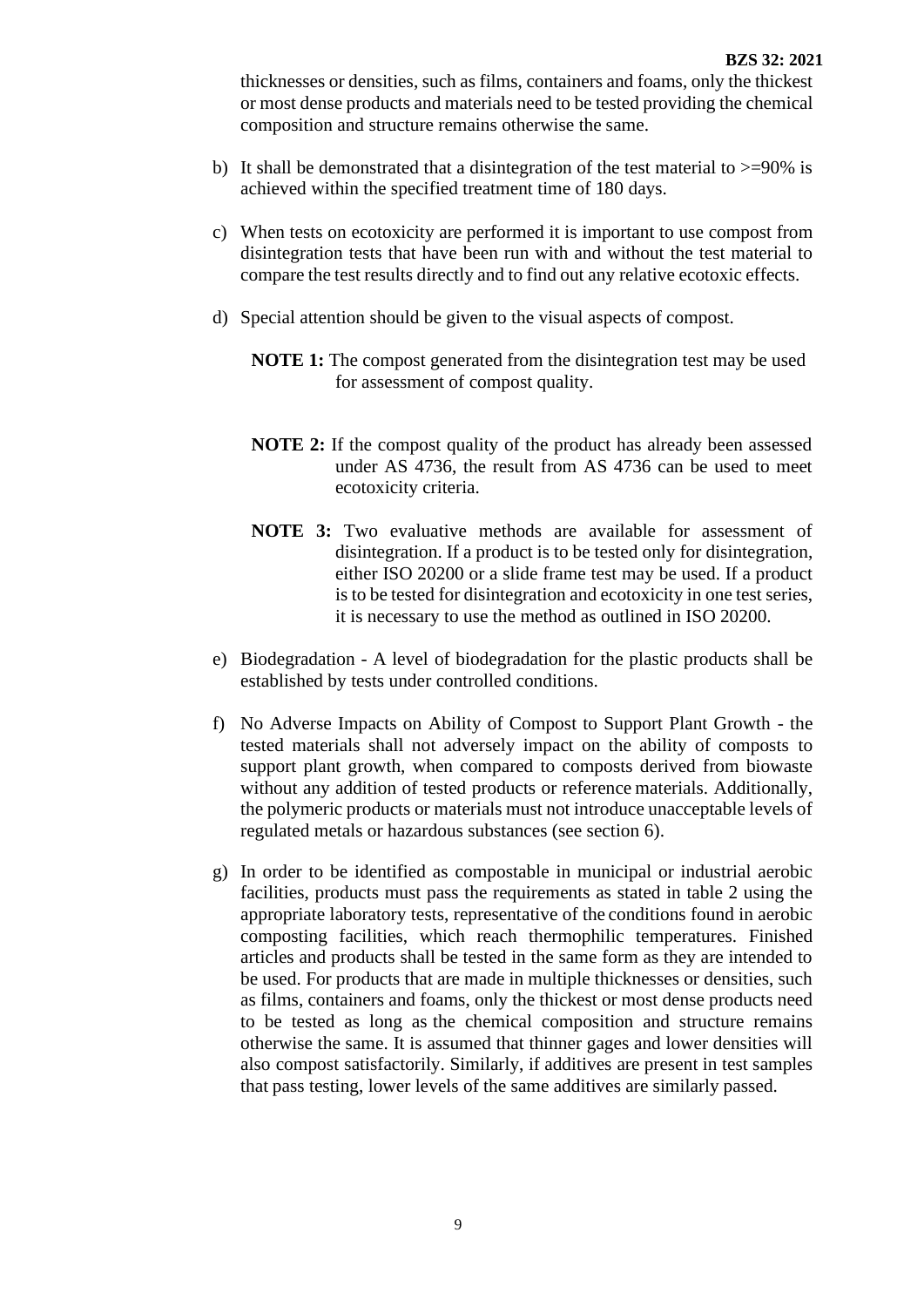#### **Table 1: Test Methods for Municipal or Industrial Aerobic Facilities Compostable Products**

| Characteristic(s)        | Control                             | Test Method(s)              |
|--------------------------|-------------------------------------|-----------------------------|
| Disintegration<br>During | A plastic product is considered to  | ISO $16929$ with a          |
| Composting               | have demonstrated satisfactory      | minimum<br>vessel           |
|                          | disintegration if after<br>twelve   | volume of $35 L$ , or       |
|                          | weeks (84 days) in a controlled     | ISO 20200 under             |
|                          | composting test, no more than 10    | thermophilic                |
|                          | % of its original dry weight        | aerobic                     |
|                          | remains after sieving on a 2.0-mm   | composting                  |
|                          | sieve.                              | conditions                  |
| <b>Biodegradation</b>    | product<br>plastic<br>A<br>must     | D <sub>5</sub> 338.<br>ASTM |
|                          | demonstrate a                       | ISO 14855-1, or             |
|                          | satisfactory rate of biodegradation | ISO 14855-2.                |
|                          | by achieving the following ratio of |                             |
|                          | conversion to carbon dioxide*       |                             |
|                          | within 365 days                     |                             |
|                          |                                     |                             |

\* ninety percent (90%) of the organic carbon in the whole item of for each organic constituent, which is present in the material at a concentration of more than 1% (by dry mass), shall be converted to carbon dioxide by the end of the test period when compared to the positive control or in the absolute

- organic constituents present at levels between 1 to 10% shall be tested individually for compliance to the above carbon dioxide conversion ratio.

- organic constituents present at less than 1% do not need to demonstrate biodegradability. However, the sum of such unproven constituents shall not exceed 5%.

### **5.3.1 Criteria**

When tested to ISO 20200 as modified by Clause 5.5.3 below, a plastic product shall be considered to have demonstrated satisfactory disintegration if, after 180 days in a controlled composting test, no more than 10% w/w (dry weight) of the original dry weight of test material fails to pass through a 2 mm fraction sieve. (or as stipulated in the regulation)

#### **5.3.2 Test method**

- a) For measurement of the degree of disintegration, ISO 20200 shall be used with the following modification:
	- i. the test duration shall be 180 days.
- b) For measurement of the degree of disintegration and ecotoxicity in one test series, ISO 20200 shall be used, with the following modification:
	- ii. the plastic sample shall be added to the biowaste in a concentration of 10% (wet weight basis) before starting the compost process.

#### <span id="page-9-0"></span>**5.4 Biodegradability (Aerobic and Anaerobic) Criteria**

- a) Test samples shall not be subjected to conditions that will accelerate biodegradation prior to testing.
- b) The test sample shall degrade at least  $90\%$  w/w (dry weight) in total or equal to the maximum degradation of a suitable reference substance. The maximum percentage biodegradation of the reference substance shall only be obtained after a plateau has been reached in the rate of biodegradation or is considered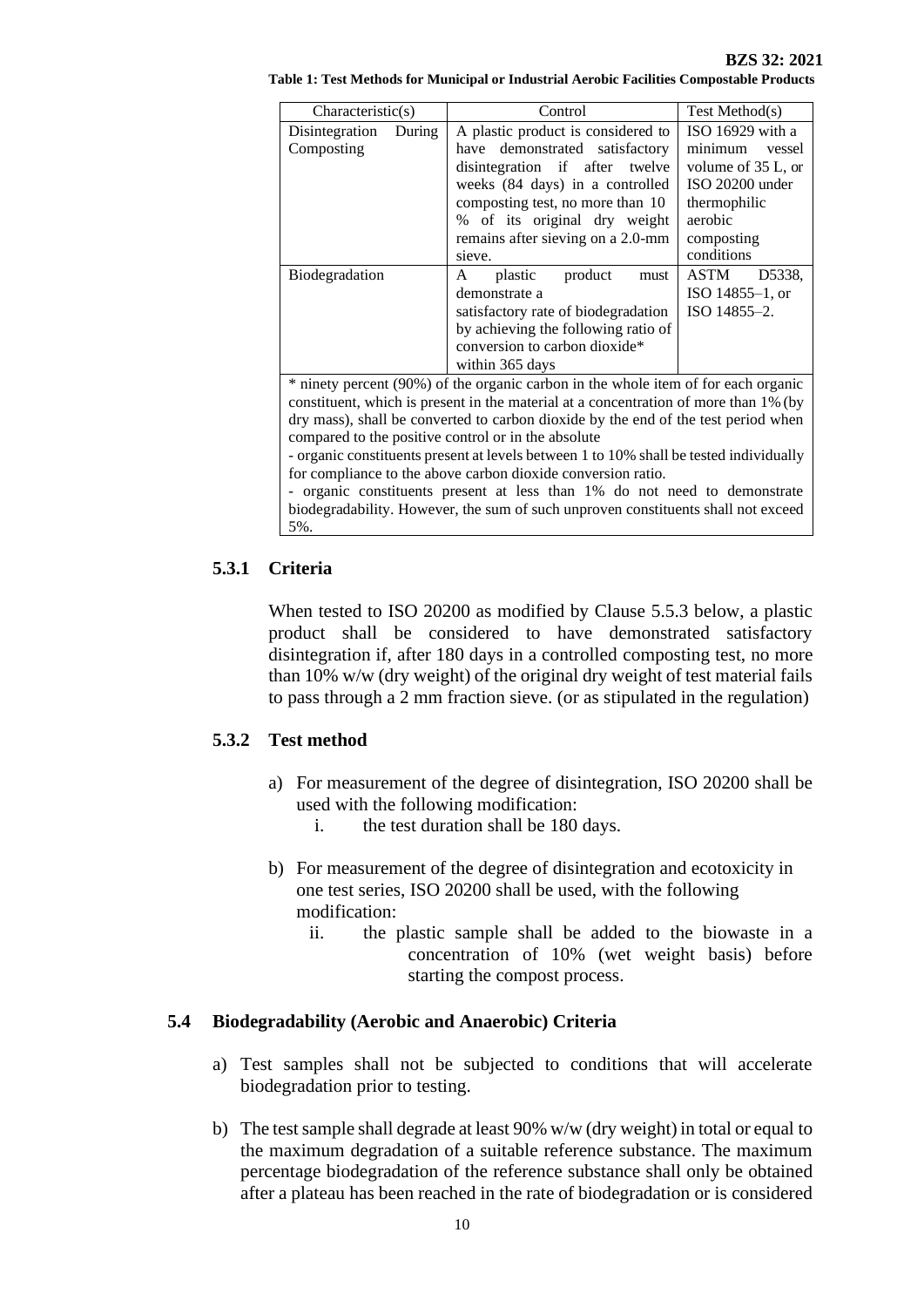to be the percent biodegradation obtained after the testing period is completed.

c) The ultimate aerobic biodegradability shall be determined for the whole material or for each organic constituent that is present in the material at a concentration of more than 1% (by dry mass). Constituents that are present at concentrations of less than 1% do not need to demonstrate biodegradability. However, the sum of such constituents shall not exceed 5%.

#### **5.4.1 Test method**

The limit value for biodegradation is based on conversion of the carbon of the test material into carbon dioxide and biomass along with methane for anaerobic biodegradation. The details of calculation depend on the test and analytical methods used such as ASTM D5338, ASTM D5988, or any other recognized test which meets the criteria.

#### <span id="page-10-0"></span>**6 SAFETY REQUIREMENTS**

The final product shall be safe and of food grade quality which shall be determined by manufacturer.

#### <span id="page-10-1"></span>**6.1 Heavy Metals**

The presence of heavy metals and other toxic and hazardous substances shall be determined and recorded. The concentration of any constituent present in a plastic shall not exceed the value given in EN 14995 given in the table below.

| <b>Element</b>      | mg/kg on dry | <b>Element</b> | mg/kg on dry |
|---------------------|--------------|----------------|--------------|
|                     | substance    |                | substance    |
| Zn                  | 150          | Cr             | 50           |
| Cu                  | 50           | Mo             |              |
| Ni                  | 25,0         | Se             | 0,75         |
| $\operatorname{Cd}$ | 0,5          | As             |              |
| Pb                  | 50           | F              | 100          |
|                     | 0,5          |                |              |

**Table 2: Maximum Limits for Heavy Metals and other substances**

#### <span id="page-10-2"></span>**6.2 Plant Toxicity**

Any toxicity effect of biodegraded metabolites of plastics can have an adverse effect on plant germination and plant growth. Therefore, it is necessary to assess any such effects on those species due to the presence of residual plastic species and metabolites. Ecotoxic effects shall be determined by EN 13432 Appendix E.